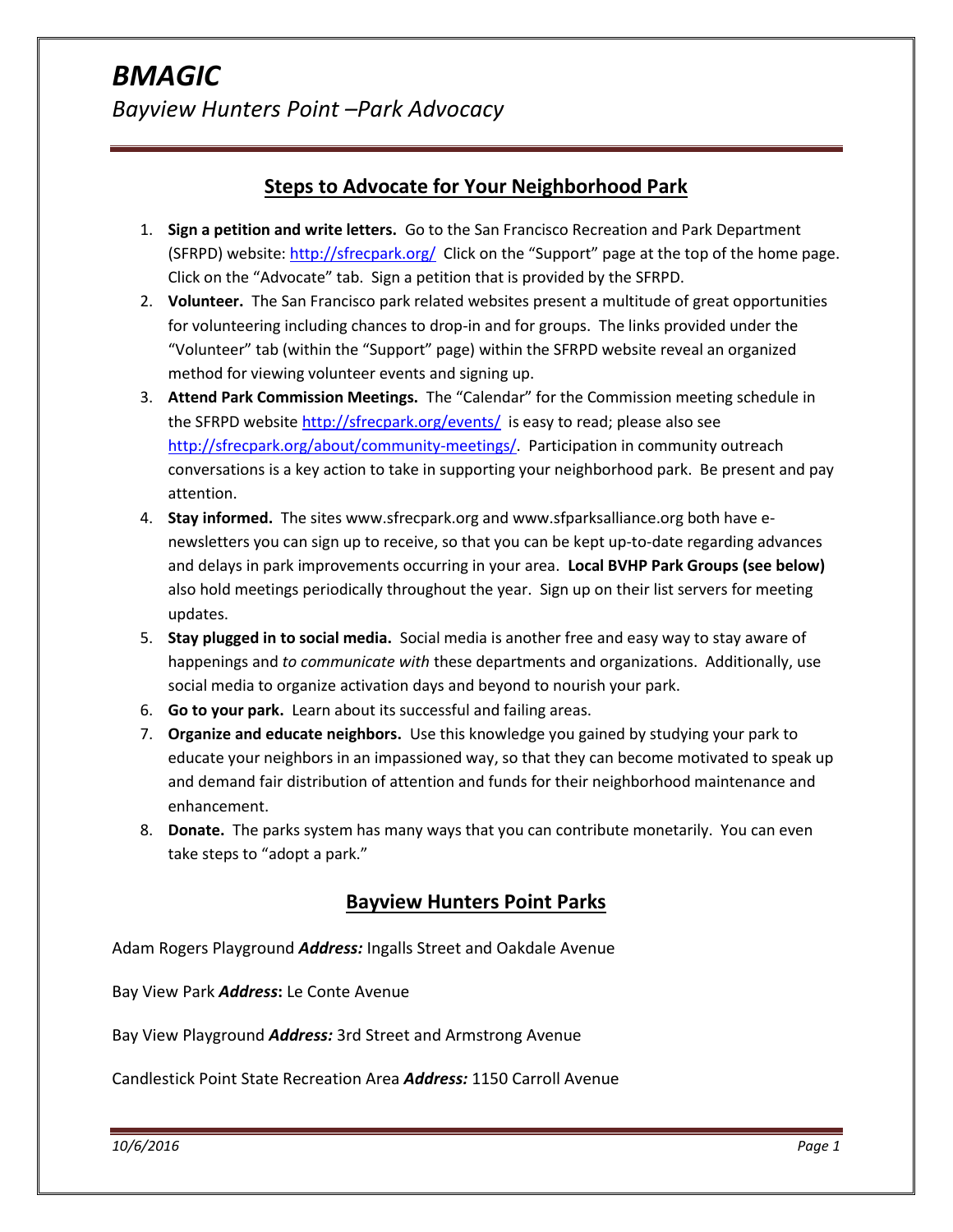# *BMAGIC Bayview Hunters Point –Park Advocacy*

The EcoCenter at Heron's Head Park *Address:* 32 Jennings Street

Gilman Playground *Address:* Gilman Avenue and Griffith Street

Hilltop Park *Address:* La Salle and Whitney Young Circle

India Basin Shoreline Park *Address:* Hunters Point Blvd and Hawes Street

Joseph Lee Recreation Center *Address:* 1395 Mendell Street

Martin Luther King Jr. Pool **Address:** 5701 3rd Street

Palou Phelps Mini Park *Address:* Palou Ave at Phelps Street

Silver Terrace Playground *Address:* Thornton Avenue and Bayshore Blvd

Youngblood Coleman Playground *Address:* 1398 Hudson Avenue

#### **Bayview Hunters Point Park Groups**

**Parks 94124** – Maya Rodgers / D10 Park Prosac /parks94124@gmail.com **Friends of Youngblood Coleman Park Friends of Bayview/MLK Park Friends of Palou Phelps Mini-Park** 

### **Resources and Additional Organizations**

**San Francisco Recreation and Park Department**  *<http://sfrecpark.org/support-your-parks/advocate/> <http://sfrecpark.org/support-your-parks/volunteer-program/> <http://sfrecpark.org/events/>*

**San Francisco Recreation and Park Department District 10 Volunteer Insider Newsletter** *<http://visitor.r20.constantcontact.com/manage/optin/ea?v=0013ay8ttmh6C6SjObo1CzBww%3D%3D>*

**San Francisco Parks Alliance**  *<http://www.sfparksalliance.org/our-parks> <http://www.sfparksalliance.org/support/volunteer>*

**Golden Gate National Parks Conservancy**

*<http://www.parksconservancy.org/>*

#### **Presidio Trust**

*<http://www.presidio.gov/about/Pages/about-presidio-trust.aspx>*

*10/6/2016 Page 2*